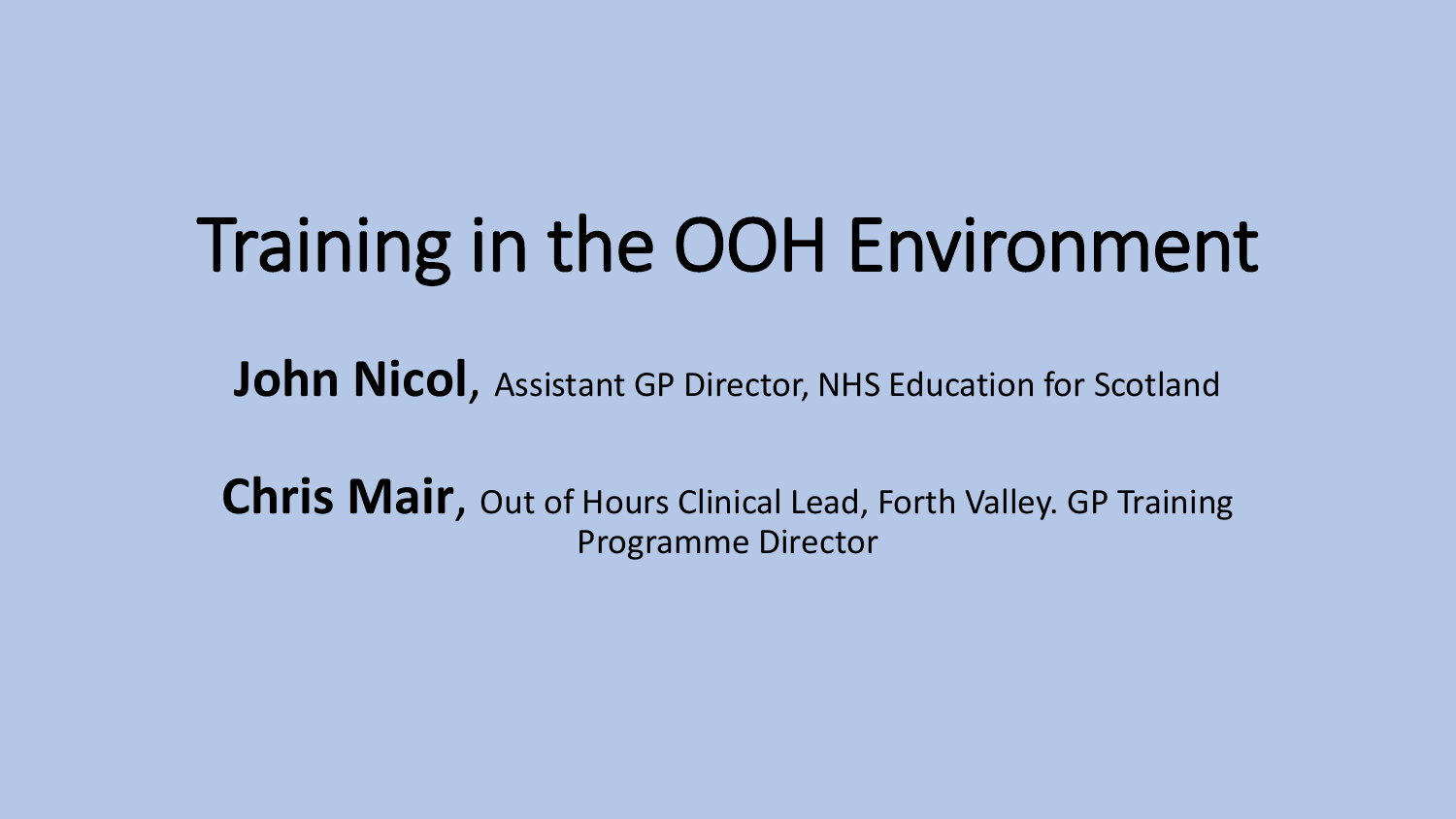## Training in the OOH Environment Challenges

- Multi-professional
- All stages of learning
- Intermittent placements or attachments
- Nominated supervision
- Assessment and Progression
- Safety and Wellbeing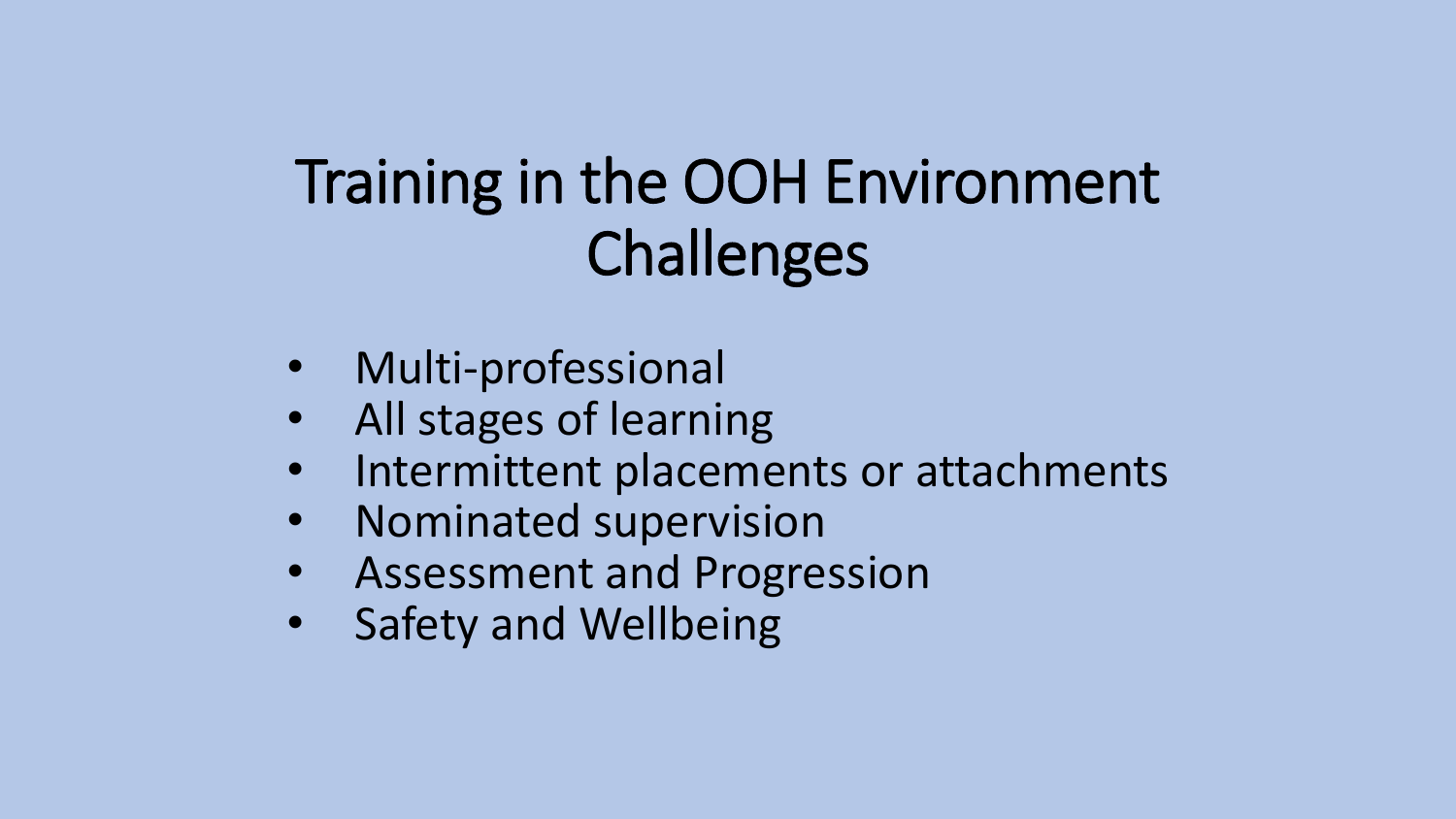וטר/טר

O.  $\mathbf{r}$ ÷ ⊣ผ∗



 $\oplus$ 

 $+$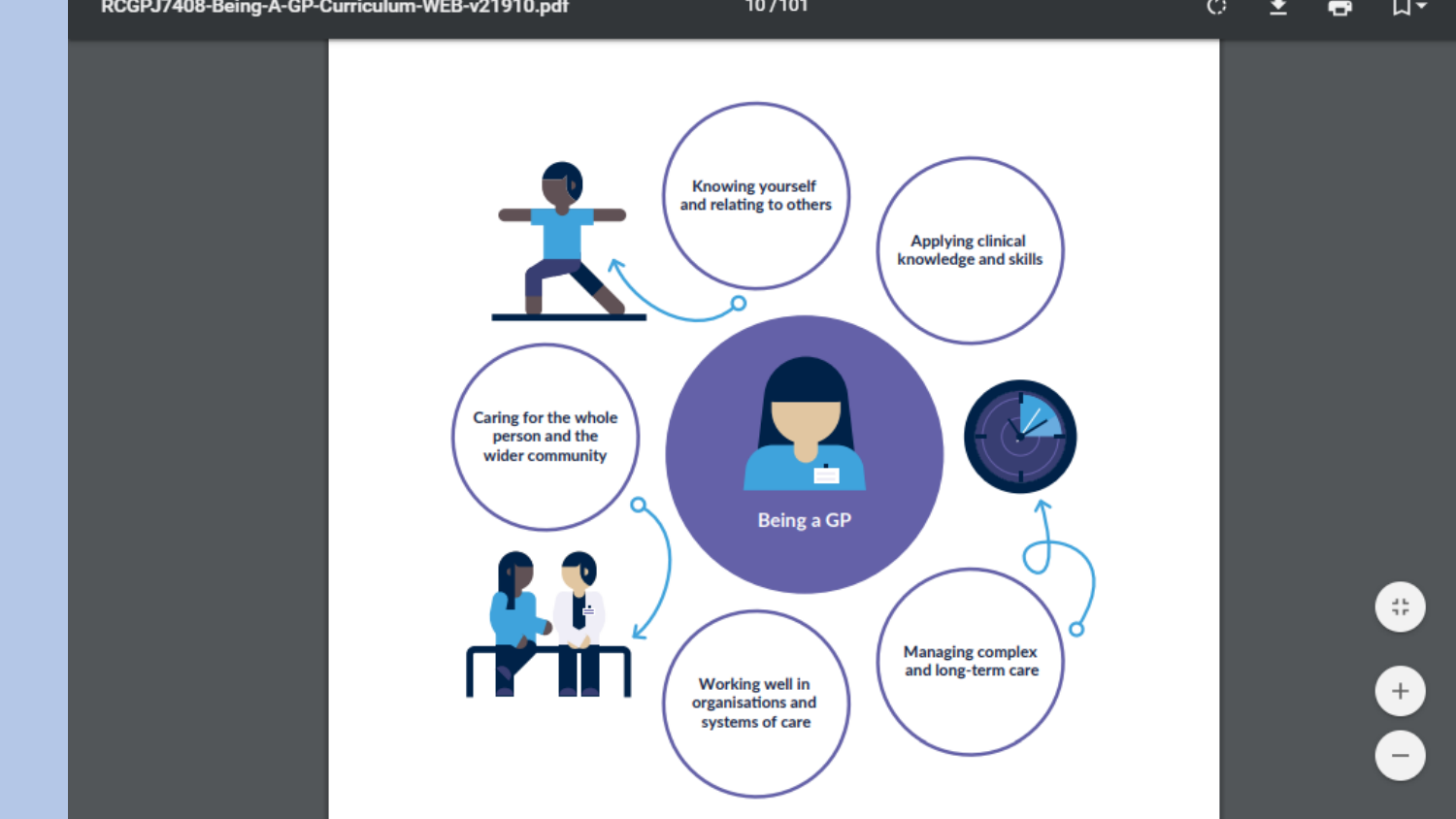#### **RCGP Curriculum Learning Outcomes**

|                             |                             |                                      |                                 | <b>Caring for whole</b> |
|-----------------------------|-----------------------------|--------------------------------------|---------------------------------|-------------------------|
| <b>Knowing Yourself</b>     | <b>Applying Clinical</b>    | <b>Managing</b>                      | <b>Working in Organisations</b> | person and wider        |
| and relating to             | <b>Knowledge and Skills</b> | <b>Complex and Long- and Systems</b> |                                 | community               |
| others                      |                             | term Care                            |                                 |                         |
| <b>Fitness to practise:</b> | Data gathering:             |                                      | Improving performance,          | <b>Practising</b>       |
|                             |                             | <b>Managing medical</b>              | learning and teaching:          | holistically,           |
|                             | <b>CEPS:</b>                | complexity:                          |                                 | promoting health,       |
|                             |                             |                                      | Organisational                  |                         |
|                             |                             | <b>Working with</b>                  | management and                  | and safeguarding:       |
| <b>Communication</b>        | <b>Making decisions:</b>    | colleagues:                          | leadership:                     |                         |
|                             |                             |                                      |                                 | <b>Community</b>        |
|                             | <b>Clinical management:</b> |                                      |                                 | <b>Orientation</b>      |
|                             |                             |                                      |                                 |                         |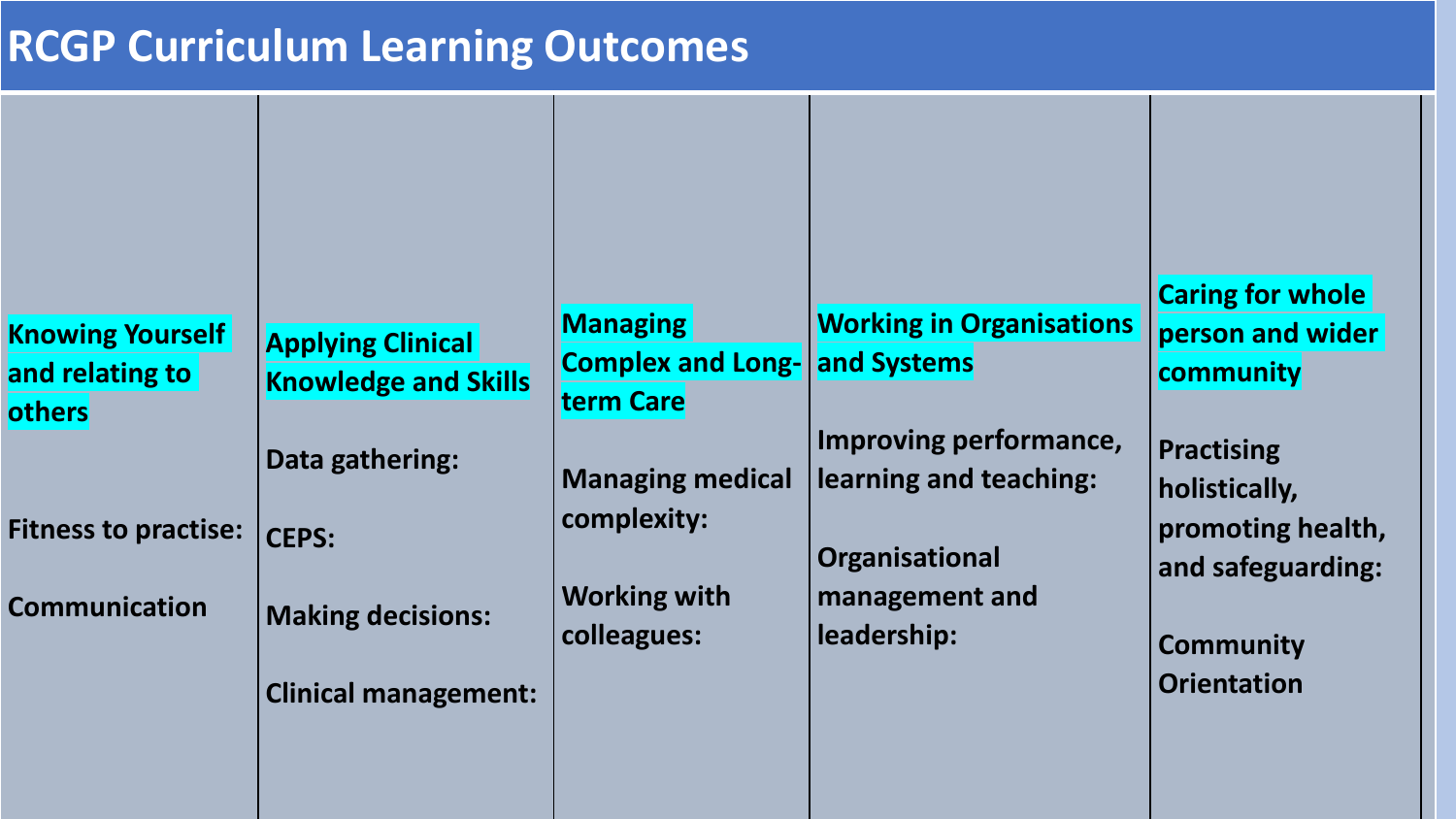#### Learning Environment

- People
- Community
- Community of Practice

Aspiration: Community of Learning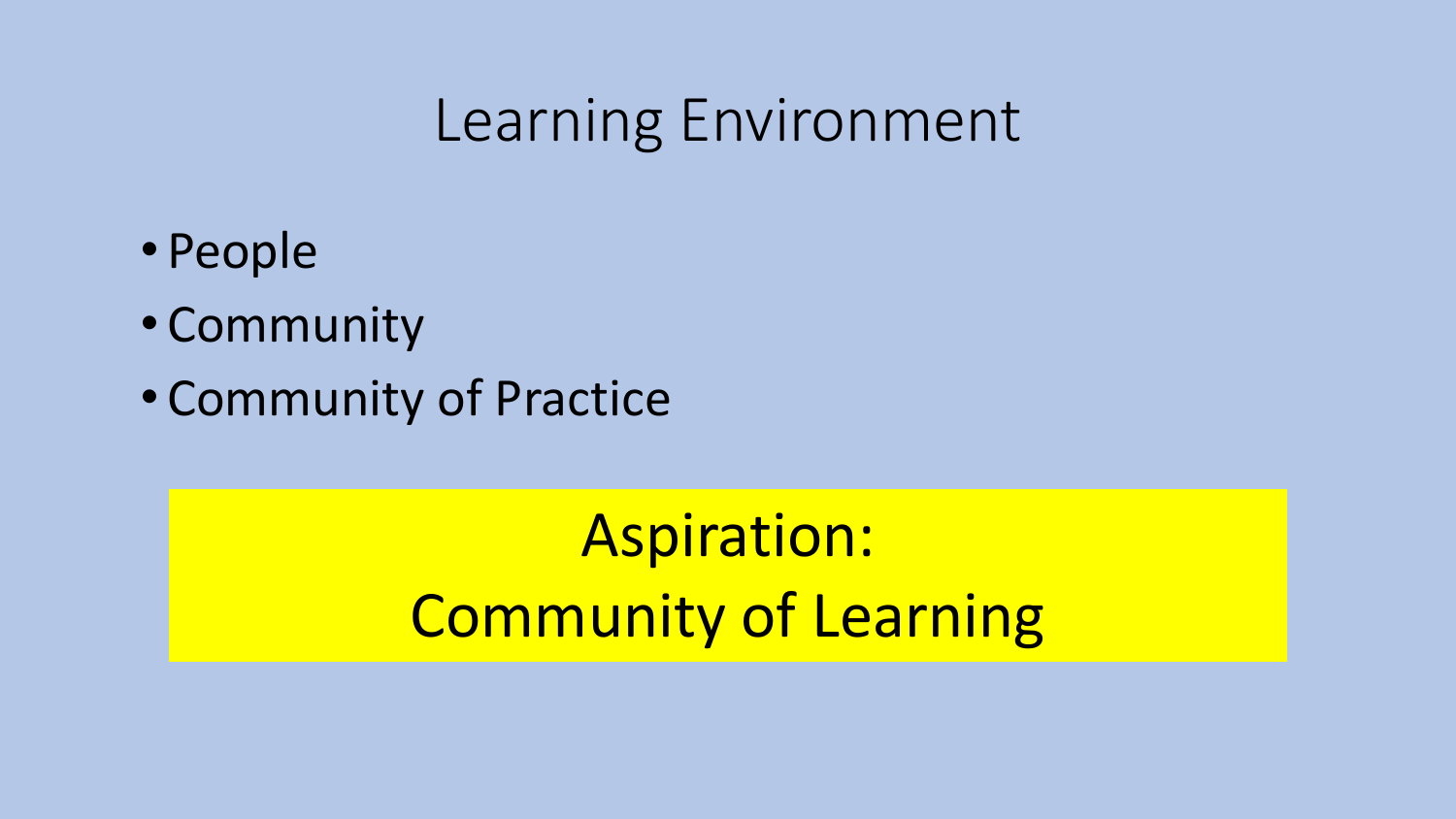#### Maslow's hierarchy of Needs



Self-Actualisation

Esteem

Belonging

Safety

Physiological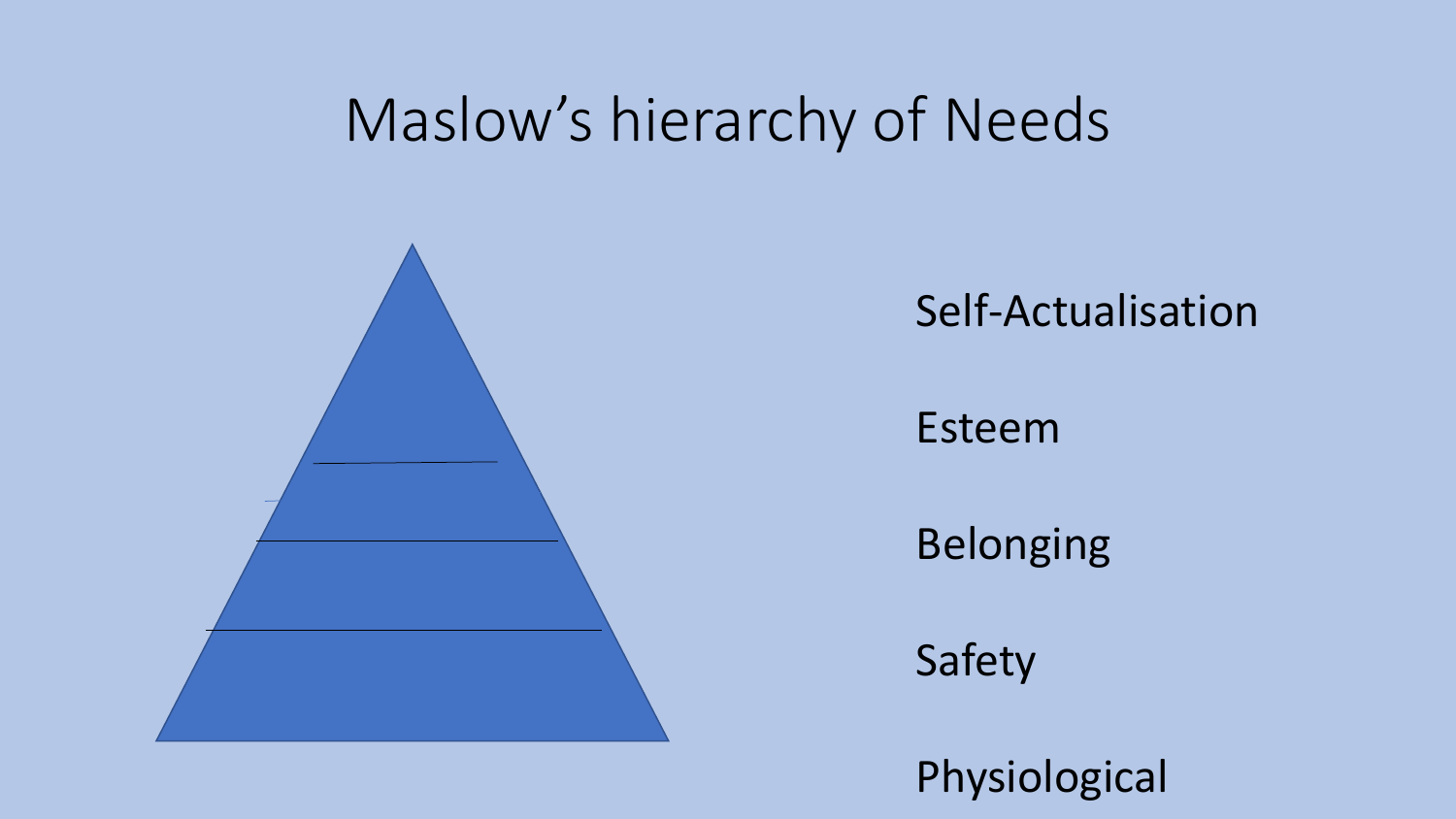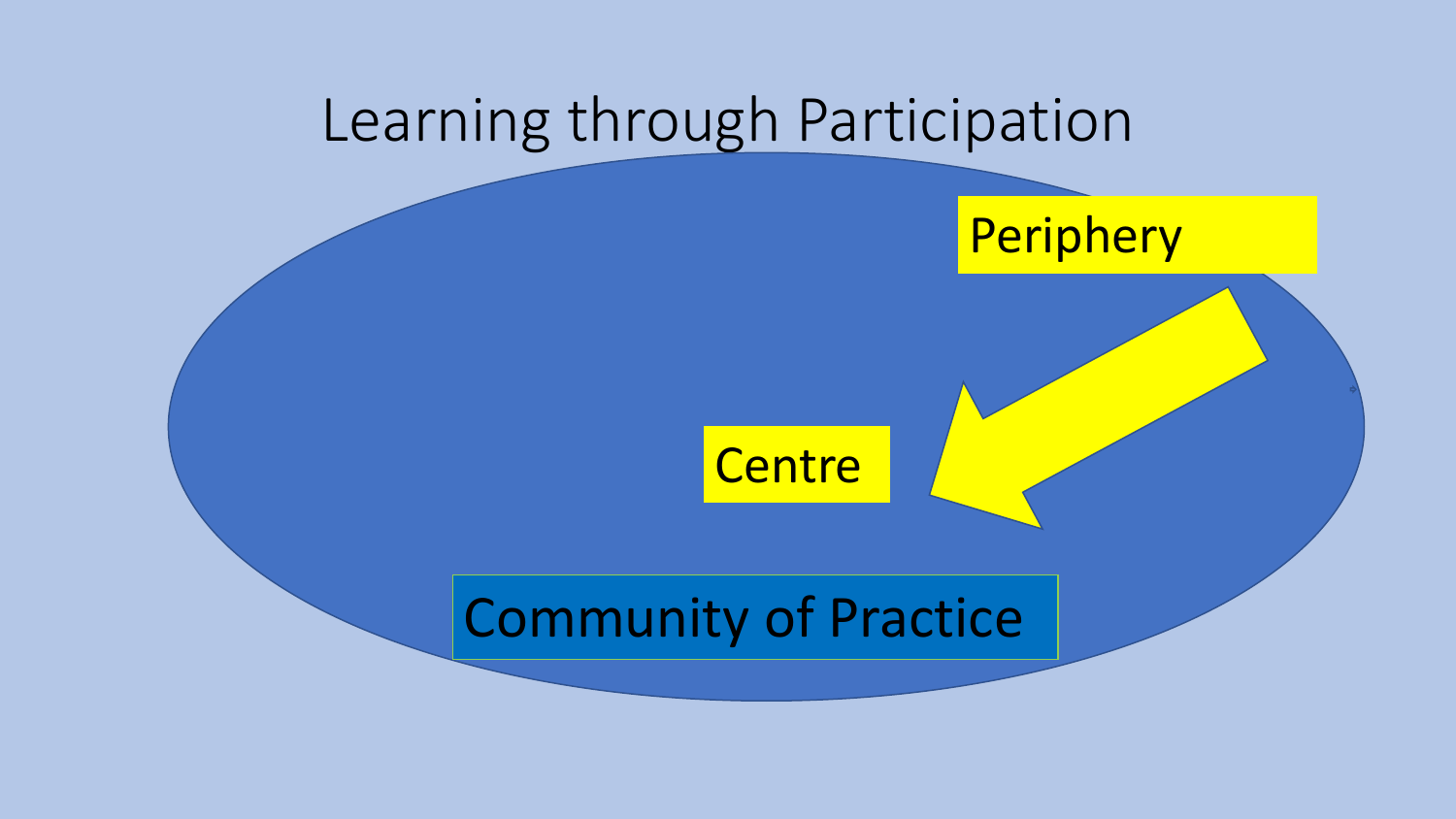### Culture of Curiosity

- •It's OK to ask
- •………We expect you to be asking
- ..................Why are you not asking?

- Vulnerability
- All learning from one another

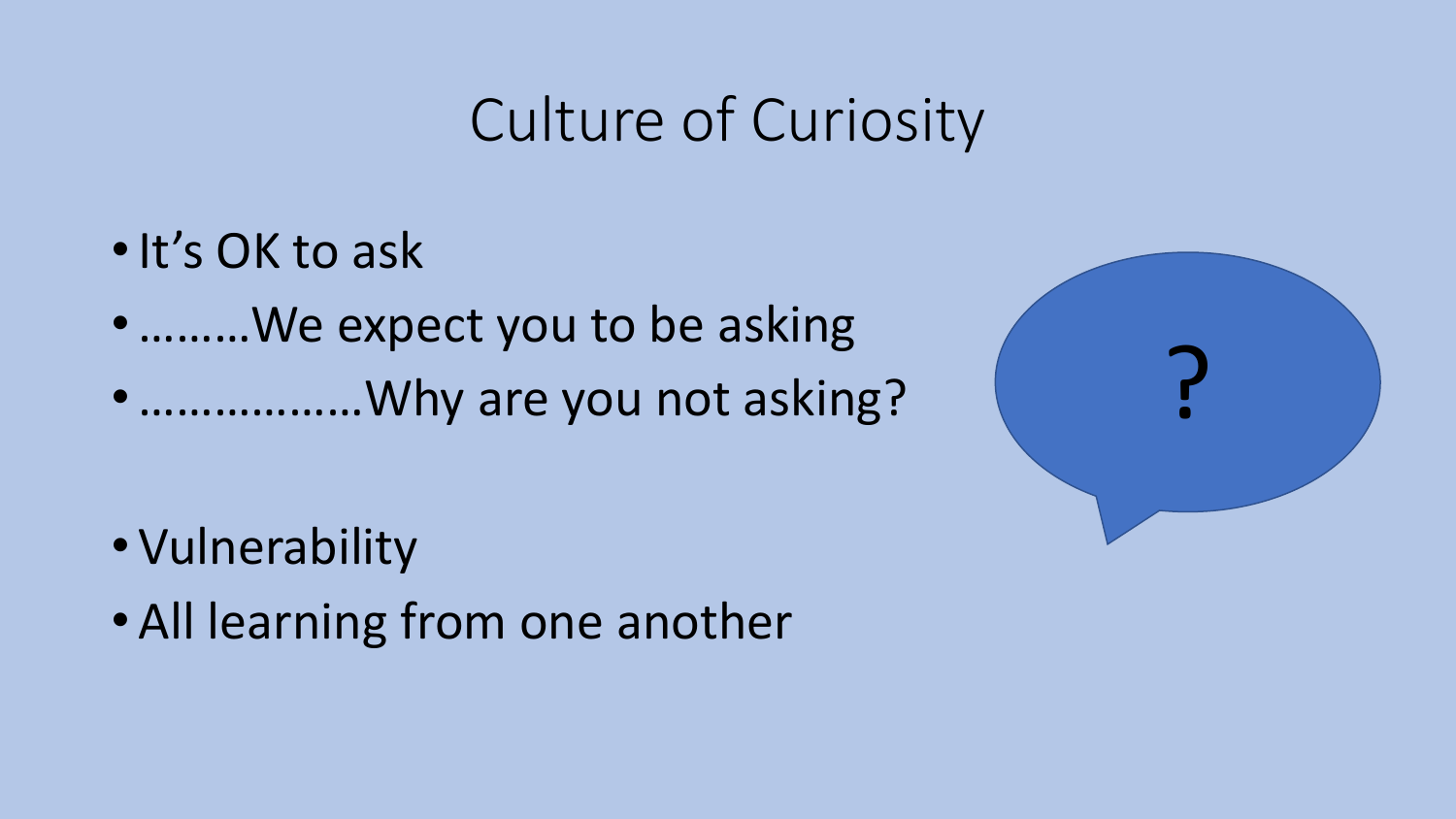## Role Modelling

• We watch and learn from Role Models

- Relating to patients and colleagues
- Attitudes and Values
- Limitations, Vulnerabilities, Fallibility
- Wellbeing

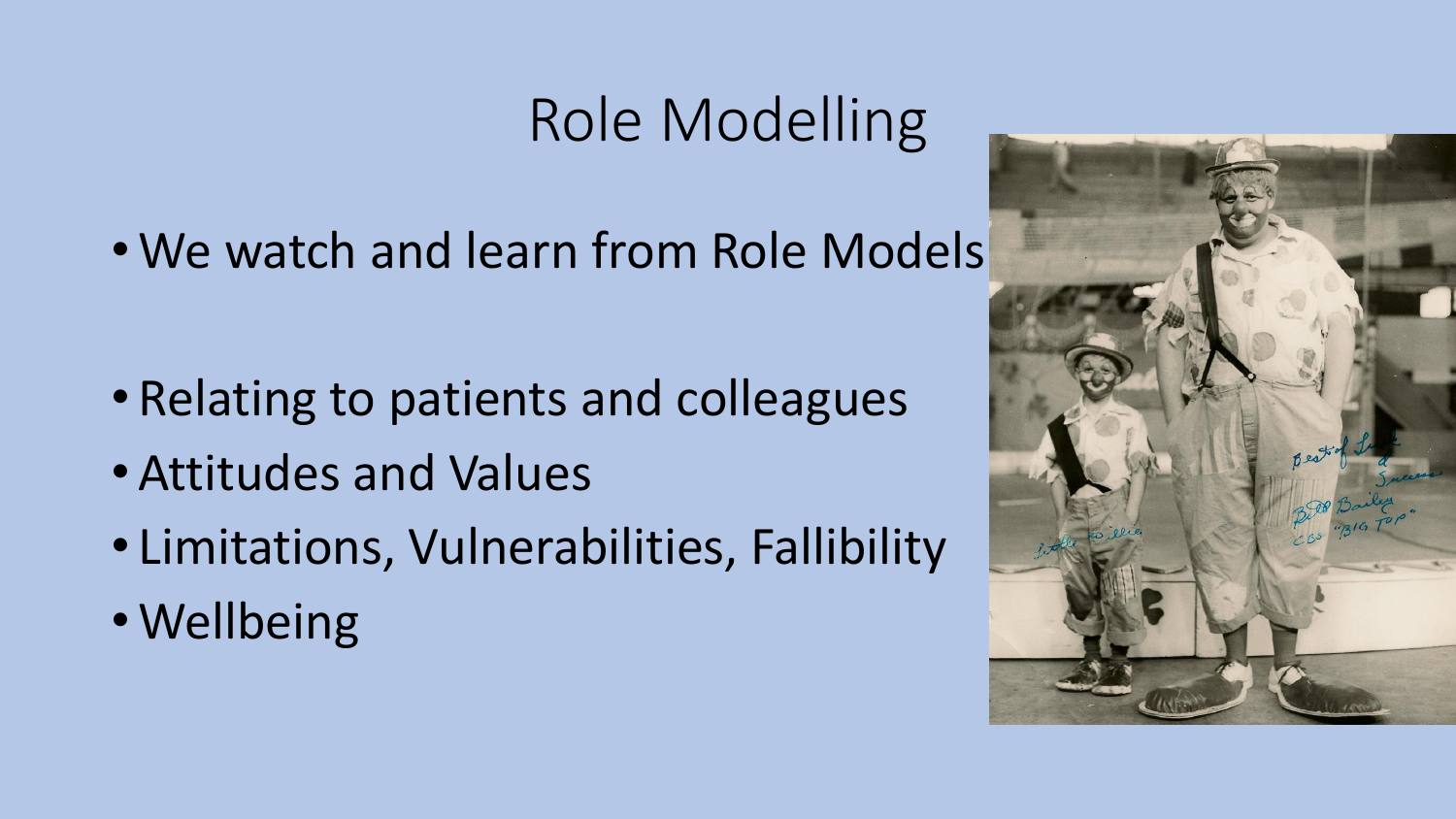### Educational Leadership

- •Authority
- •Responsibility
- •Capacity for leadership
- •Shared, distributed
- •Leadership activity